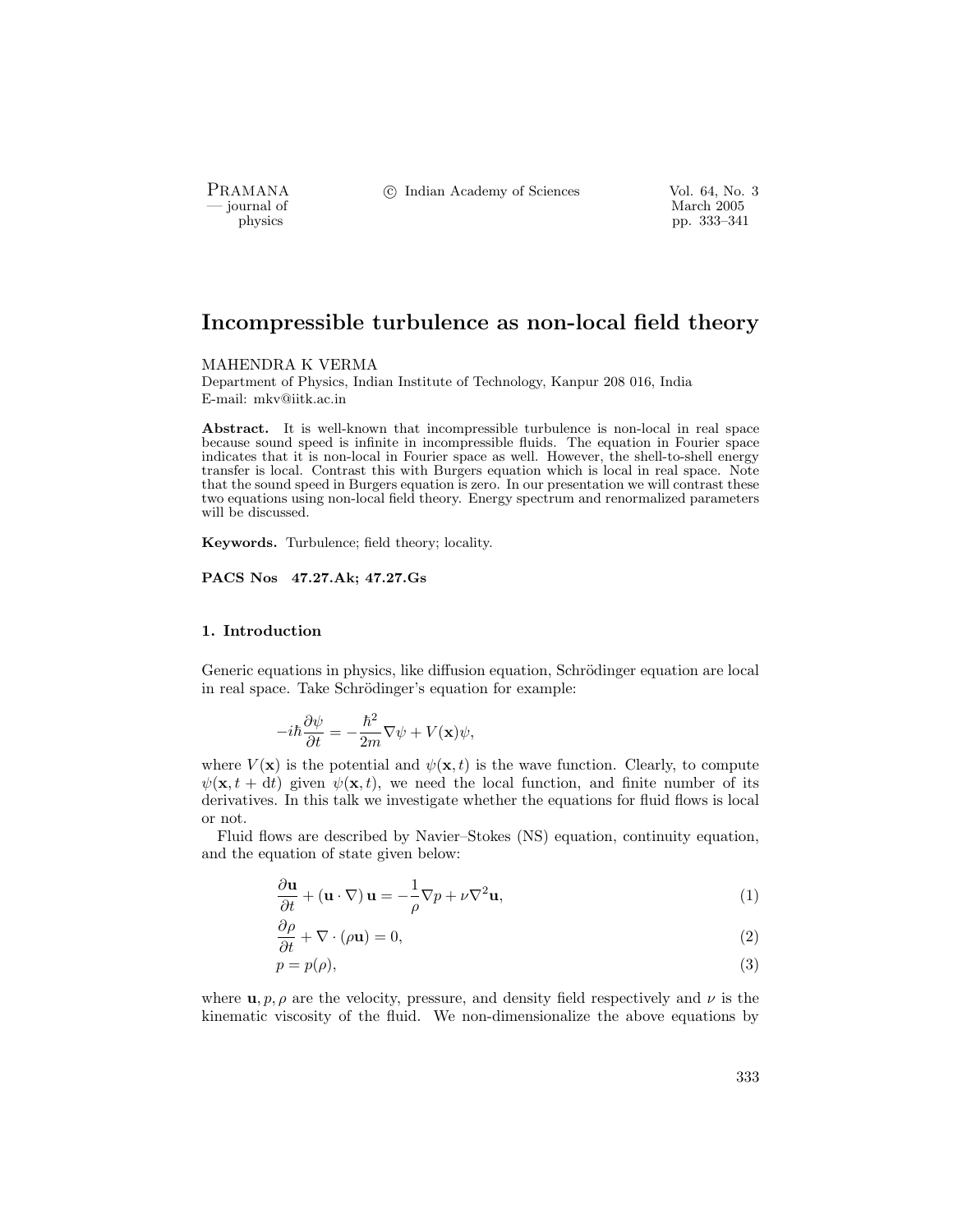#### Mahendra K Verma

scaling the quantities appropriately, e.g., divide  $\bf{u}$  by velocity scale U. Navier– Stokes equation gets modified to

$$
\frac{\partial \mathbf{u}}{\partial t} + (\mathbf{u} \cdot \nabla) \mathbf{u} = -\frac{C_s^2}{U^2} \nabla \rho + \frac{\nu}{UL} \nabla^2 \mathbf{u},\tag{4}
$$

where L is the length scale and  $C_s = \sqrt{\frac{dp_0}{dq_0}}$  is the sound speed. If the sound speed  $C_s$  and  $\nu/UL$  are finite, then we can find  $\mathbf{u}(\mathbf{x}, t+dt)$  and  $\rho(\mathbf{x}, t+dt)$  given  $\mathbf{u}(\mathbf{x})$ and  $\rho(\mathbf{x}, t)$  (assuming that  $\mathbf{u}(\mathbf{x}, t)$ ,  $\rho(\mathbf{x}, t)$ , and their first and second derivatives are finite). For typical flows  $\nu/UL$  is finite, and so for finite  $C_s$ , Navier–Stokes equation is local in real space.

Note that the disturbances propagate with the sound speed. The larger the sound speed, larger the range of influence per unit time. Still the influence moves locally as long as the sound speed is finite. When the sound speed is infinite, then disturbances can propagate instantaneously, and all parts of the system start interacting; hence the system becomes non-local. Hence, the equations for fluid flows become nonlocal when the sound speed is infinite, which is the case for incompressible fluids  $(\delta \rho = 0)$ . The speed of propagation is infinite in Newton's law of gravitation as well as in Coulomb's interactions between the charged particles. These are some other examples of non-local interactions in physics.

We can abstract the above physics using a 2D mesh of spring-mass system. For finite spring constant, the disturbance propagates with a finite speed, and the physics is local. When the spring constant is very large, the physics is still local, but the range of propagation per unit time becomes quite large. Here mass is pulledpushed by local spring only (four of them). When the spring constant become infinite, then the whole system behaves like a solid and the speed of propagation becomes infinite. This system has non-local interactions; the movement of the mass at a point is affected by masses and springs at large distances. In fact, in this non-local system, we can think of a mass connected to all other masses, like in Coulomb's interactions or in Calegaro–Sutherland model.

Any real fluid has finite sound speed however large it may be. In practice, the fluid is considered incompressible if  $C_s/U \gg 1$ . The properties of this fluid is expected to match with the ideal incompressible fluid. This is based on an assumption that the properties of fluid with  $C_s \to \infty$  matches with  $C_s = \infty$ , or  $(C_s \to \infty) = (C_s = \infty)$ . This assumption seems reasonable, but we are not aware of any strict mathematical result showing this. Note that  $(\nu \to 0) \neq (\nu = 0)$ .

In the next section we discuss incompressible Navier–Stokes equation.

# 2. Incompressible Navier–Stokes equation

Before we proceed further, we remark that for incompressible fluids the normalized  $-\nabla p = -(C_s^2/U^2)\nabla \rho$  is finite even though  $C_s$  is infinite. Also note that the normalized term  $(\nu/UL)\nabla^2\mathbf{u}$  is finite.

The continuity equation yields a constraint equation

$$
\nabla \cdot \mathbf{u} = 0,
$$

the substitution of which in NS equation gives Poisson's equation for  $p$ ,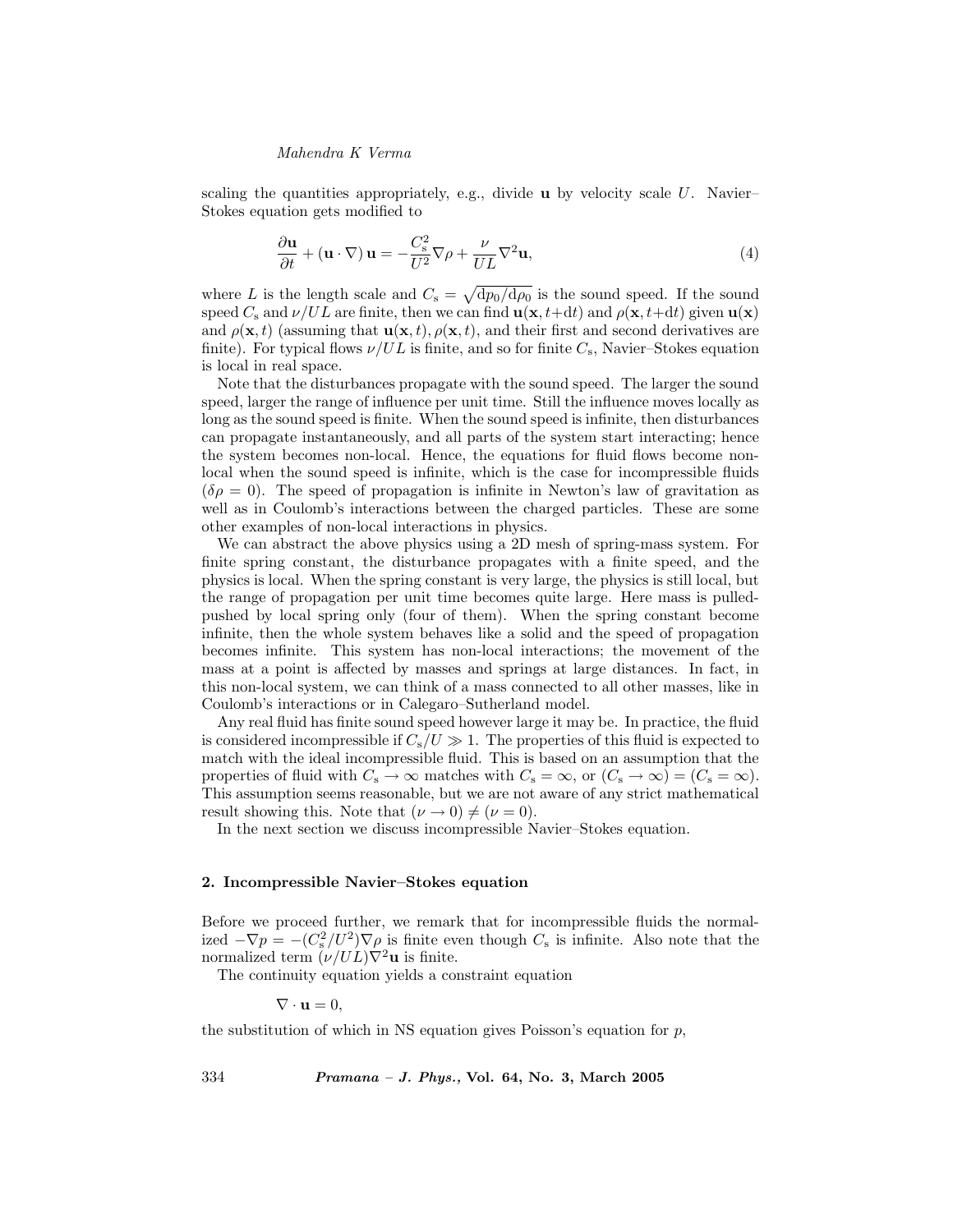Incompressible turbulence as non-local field theory

$$
\nabla^2 p = -\nabla \cdot \{\mathbf{u} \cdot \nabla \mathbf{u}\}.
$$

Therefore,

$$
p(\mathbf{x},t) = \int \frac{-\nabla \cdot \{\mathbf{u} \cdot \nabla \mathbf{u}\}}{|\mathbf{x} - \mathbf{x}'|},
$$

which is the Coulomb's operator (non-local). Clearly the computation of  $p(\mathbf{x}, t)$  and consequently that of  $\mathbf{u}(\mathbf{x}, t + dt)$  requires knowledge of  $\mathbf{u}(\mathbf{x}')$  at all positions. This is another way to infer that incompressible NS is non-local in real space. Landau and Lifsitz [1], Frisch [2], and others reached the above conclusion.

It is customary to study NS in Fourier space. Let us investigate whether NS is local or non-local in Fourier space. NS equation in Fourier space is

$$
\frac{\partial u_i(\mathbf{k},t)}{\partial t} = -ik_j \int u_j(\mathbf{q}) u_i(\mathbf{p}) + ik_i \frac{k_j k_m}{k^2} \int u_j(\mathbf{q}) u_m(\mathbf{p})
$$

with  $\mathbf{k} = \mathbf{p} + \mathbf{q}$ . Note that the second term arises due to pressure.

Since  $u_i(\mathbf{k}, t)$  requires knowledge of  $u_i(\mathbf{q})u_i(\mathbf{p})$  where **p** and **q** could be very different from k, hence NS is non-local interactions in Fourier space. If we interpret NS in terms of energy transfer, we find that the energy is exchanged between all the three modes of the triad. Kraichnan [3] and Dar et al [4] devised formulas to measure the strength of interactions in fluid turbulence. In this paper we will use Dar et al's mode-to-mode formalism  $[4]$  in which the energy transfer rate from Fourier mode **p** to Fourier mode **k** with Fourier mode **q** acting as a mediator is given by

$$
S(\mathbf{k}|\mathbf{p}|\mathbf{q}) = \operatorname{Im}[\mathbf{k} \cdot \mathbf{u}(\mathbf{q})\mathbf{u}(\mathbf{p}) \cdot \mathbf{u}(\mathbf{k})]. \tag{5}
$$

The above quantity can be computed using either numerical simulation or analytic tools. Earlier, Domaradzki and Rogallo [5] and Waleffe [6] calculated the above using EDQNM approximation. Recently, Verma  $et al [7]$  calculated the above using field-theoretic technique. In this paper we will report analytical result obtained using first-order field-theoretic calculation. In this scheme, under the assumption of homogeneity and isotropy we obtain

$$
\langle S(k'|p|q)\rangle = \frac{[T_1(k,p,q)C(p)C(q) + T_2(k,p,q)C(k)C(q) + T_3(k,p,q)C(k)C(p)]}{\nu(k)k^2 + \nu(p)p^2 + \nu(q)q^2},
$$
(6)

where  $T_i$ 's are functions of k, p and q. To save space, we have skipped all the details for which the reader is referred to Verma et al [7].

We focus our attention on the inertial range where the interactions are selfsimilar. Therefore, it is sufficient to analyse  $S(k'|p|q)$  for triangles  $(1, p/k, q/k)$  =  $(1, v, w)$ . Since,  $|k - p| \le q \le k + p$ ,  $|1 - v| \le w \le 1 + v$ , any interacting triad  $(1, v, w)$  is represented by a point  $(v, w)$  in the hatched region of figure 1 [8].

For convenience,  $\langle S(v', w') \rangle$  are represented in terms of new variables  $(v', w')$ measured from the rotated axis shown in figure 1. It is easy to show that  $v =$  $1 + (v' - w')/\sqrt{2}, w = (v' + w')/\sqrt{2}.$ 

The local wave numbers are  $v \approx 1, w \approx 1$ , while the rest are called non-local wave numbers. We substitute  $C(k)$  and  $\nu(k)$  in eq. (6) and rewrite  $S(k|p|q)$  in terms of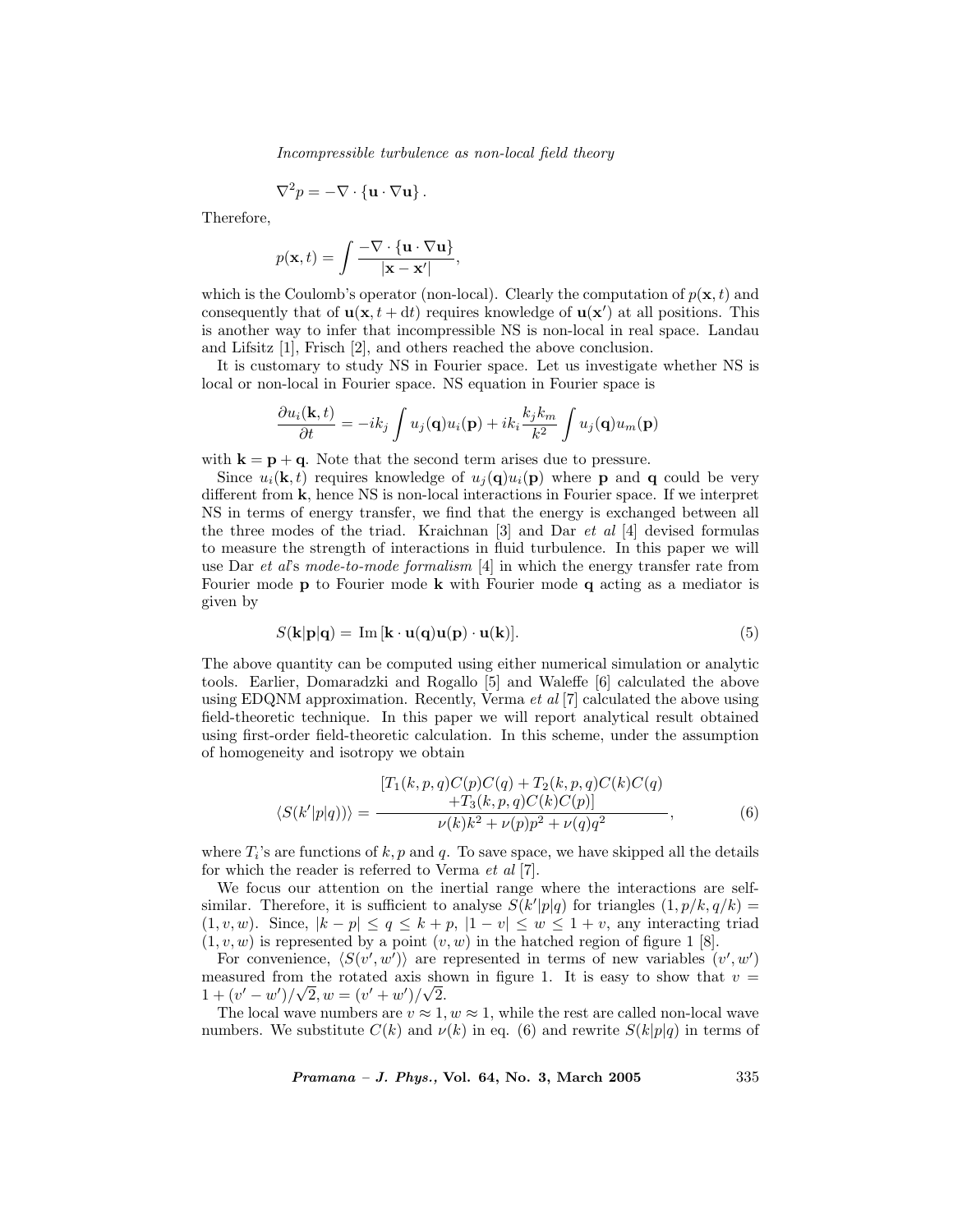Mahendra K Verma



**Figure 1.** The interacting triad  $(\mathbf{k}, \mathbf{p}, \mathbf{q})/k = (1, v, w)$  under the condition  $\mathbf{k} = \mathbf{p} + \mathbf{q}$  is represented by a point  $(v, w)$  in the hatched region. The axis  $(v', w')$  are inclined to axis  $(v, w)$  by 45<sup>°</sup>. Note that the local wave numbers are  $v \approx 1, w \approx 1$  or  $v' \approx w' \approx 1/\sqrt{2}$ .

 $v', w'$ . For details refer to Verma et al [7]. Figure 2 illustrates the density plots of  $\langle S(v', w')\rangle$ . Figure 2a shows the plot for 3D, while figure 2b shows the one for 2D. We can draw the following conclusions from the plots.

- 1. When  $v' \rightarrow 1$  or  $v \rightarrow 0$ , we find that  $S(k|p|q)$  is large positive for 3D and large negative for 3D. This shows that the non-local interactions are strong.
- 2. The value of S at  $(v, w) = (1, 1)$ , or  $(v', w') = (1/\sqrt{2}, 1/\sqrt{2})$  is zero in both 2D and 3D. When  $v \approx w \approx 1$ , S is small indicating that local interactions are small.
- 3. When  $v \to 0$ ,  $S > 0$  for 3D and  $S < 0$  for 2D. This is reminiscent of forward cascade in 3D, and backward cascade in 2D.

Hence, we find that the interactions in the incompressible fluid turbulence is nonlocal. This result appears to contradict Kolmogorov's phenomenology which predicts local energy transfer in Fourier space. We will show below that the shell-toshell energy transfer rates are local even though the interactions are non-local.

## 3. Shell-to-shell energy transfers in turbulence

The wave number space is divided into shells  $(k_0s^n, k_0s^{n+1})$ , where  $s > 1$ , and n can take both positive and negative values. The energy transfer rate from mth shell  $(k_0s^m, k_0s^{m+1})$  to nth shell  $(k_0s^n, k_0s^{n+1})$  is given by [4]

$$
T_{nm} = \sum_{k_0 s^n \le k \le k_0 s^{n+1}} \sum_{k_0 s^m \le p \le k_0 s^{m+1}} \langle S(k|p|q) \rangle. \tag{7}
$$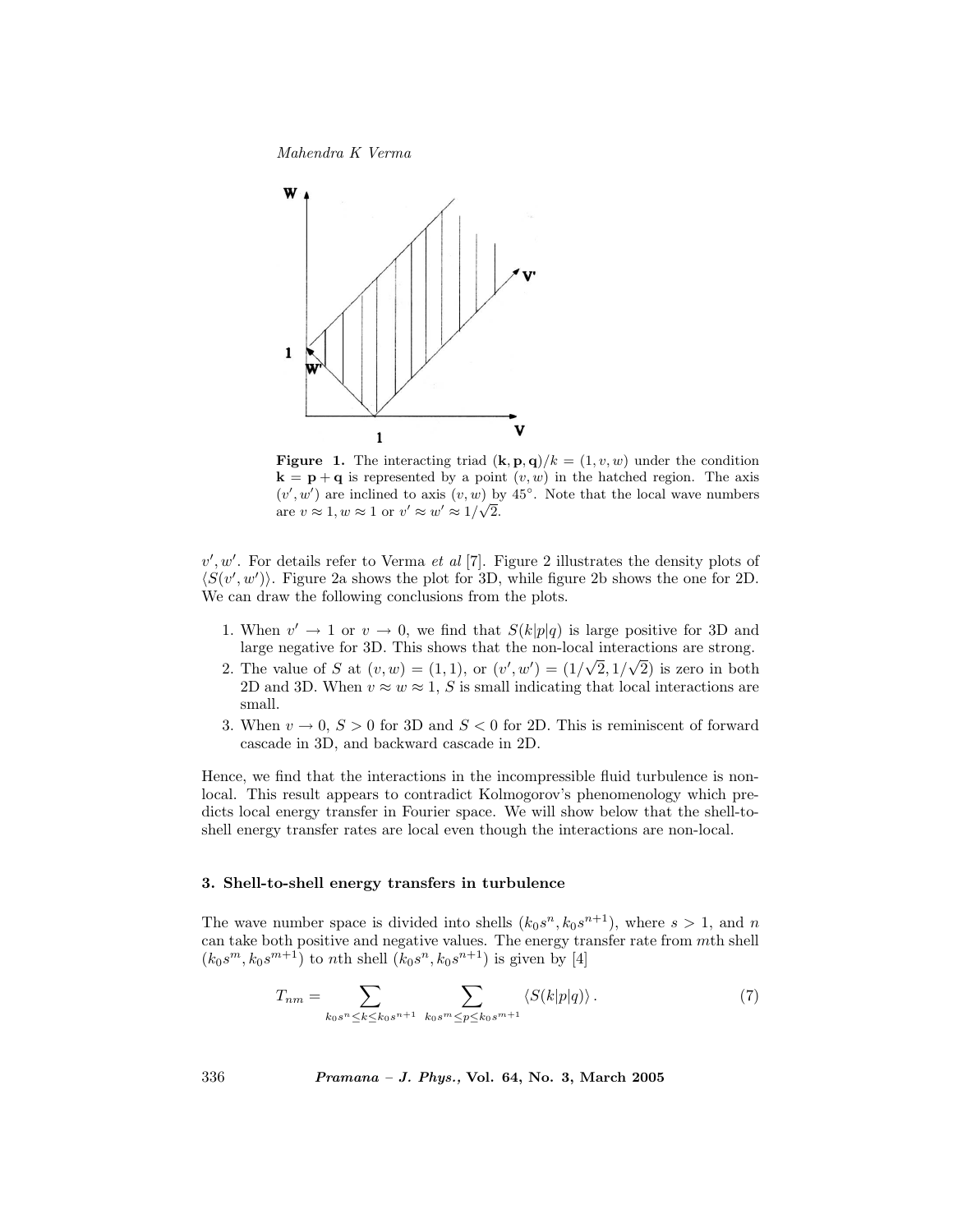Incompressible turbulence as non-local field theory



**Figure 2.** Density plot of  $\langle S(v', w') \rangle$  of eq. (6) without the bracketed factor for (a) 3D, (b) 2D.



**Figure 3.** Plots of normalized shell-to-shell energy transfer  $T_{nm}/\Pi$  vs.  $n-m$ for  $m = 4.9$ . The plots collapse on each other indicating self-similarity.

If the shell-to-shell energy transfer rate is maximum for the nearest neighbours, and decreases monotonically with the increase of  $|n - m|$ , then the shell-to-shell energy transfer is said to be local.

 $T_{nm}$  can be computed using either numerical simulations or analytical tools. Zhou [9] calculated similar quantity. In figure 3 we plot  $T_{nm}$  obtained using numerical simulation [7]. Clearly shell-to-shell energy transfer is local as envisaged by Kolmogorov.

We [7] have also computed the shell-to-shell energy transfer rates using fieldtheoretic method. The reader is referred to the original paper for the details. The plots of  $T_{nm}$  for both 3D and 2D fluid turbulence are shown in figures 4 and 5 respectively.

From the above plot we can clearly deduce that energy transfer in 3D fluid turbulence is local. In fact, the values obtained from analytical calculations match very well with the numerical values shown in figure 3.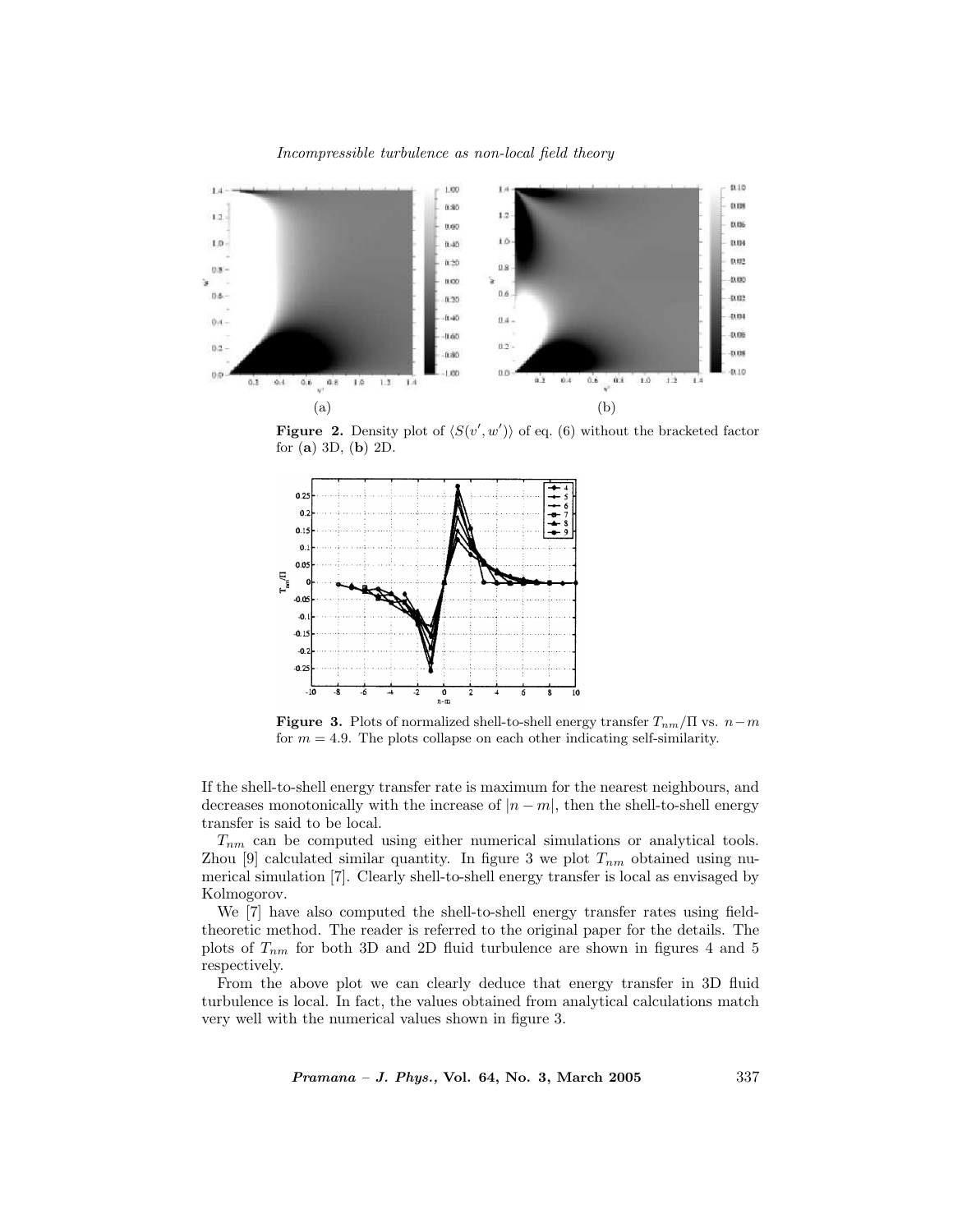Mahendra K Verma



**Figure 4.** Plot of normalized shell-to-shell energy transfer  $T_{nm}/\Pi$  vs.  $n-m$ for  $d = 3$ . The nth shell is  $(k_0s^n, k_0s^{n+1})$  with  $s = 2^{1/4}$ . The energy transfer is maximum for  $n = m \pm 1$ , hence the energy transfer is local. The energy transfer is also forward.



**Figure 5.** Plot of normalized shell-to-shell energy transfer  $T_{nm}/|\Pi|$  vs.  $n-m$ for  $d = 2$  in the inertial range. The energy transfer rate from the shell m to the shells  $m + 1$ ,  $m + 2$ ,  $m + 3$  is forward, but  $m + 4$  onward it is negative. The net effect of all these transfer is the inverse energy flux Π.

We have done similar analysis for 2D fluid turbulence. The shell-to-shell energy transfer rates to the nearby shells are forward, whereas the transfer rates to the far-off shells are backward. The net effect is a negative energy flux. This theoretical result is consistent with Dar et al's numerical finding [4]. The inverse cascade of energy is consistent with the backward non-local energy transfer in mode-to-mode picture  $[S(k|p|q)]$  (see figure 2). Verma *et al* [7] have shown that the transition from backward energy transfer to forward transfer takes place at  $d_c \approx 2.25$ .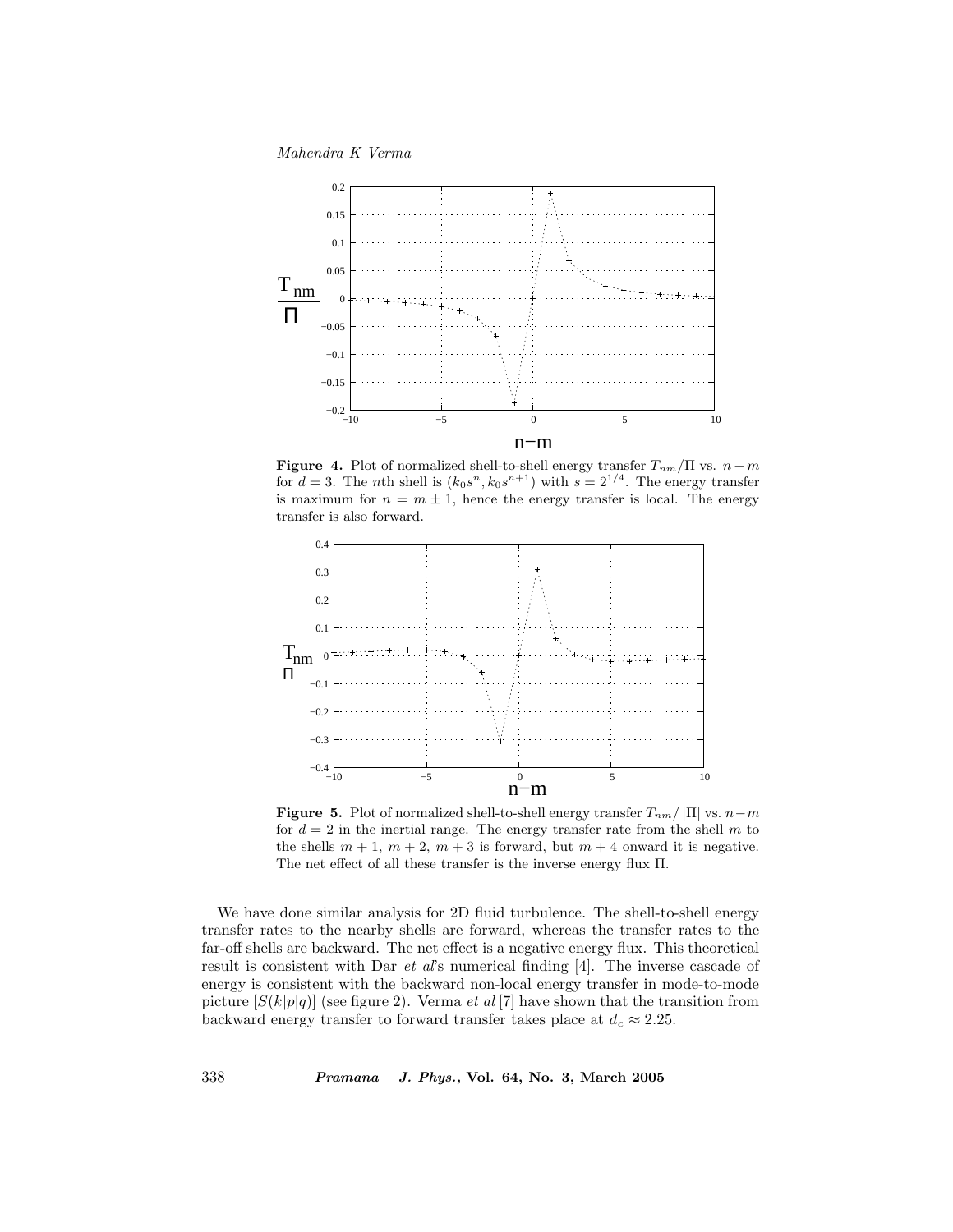#### Incompressible turbulence as non-local field theory

To summarize, the triad interactions in incompressible fluids is non-local both in real and Fourier space. However, the shell-to-shell energy transfer is local in Fourier space. Verma  $et$  al  $[7]$  attribute this behaviour to the fact that the non-local triads occupy much less Fourier space volume than the local ones.

# 4. Fully compressible limit: Burgers equation

Let us go back to eq. (4) and take the limit  $C_s = 0$ . This is the fully compressible limit, and the resulting equation was first studied by Burgers. This equation, given below, is known as Burgers equation (strictly speaking in 1D).

$$
\frac{\partial \mathbf{u}}{\partial t} + (\mathbf{u} \cdot \nabla) \mathbf{u} = \nu \nabla^2 \mathbf{u}.
$$

Clearly this equation is local in real space. What about in Fourier space?

In Fourier space, the above equation is given by

$$
\frac{\partial u_i(\mathbf{k},t)}{\partial t} = -i \int u_j(\mathbf{q}) p_j u_i(\mathbf{k}-\mathbf{q}) - \nu k^2 u_i(\mathbf{k}),
$$

which implies that the interactions are non-local in Fourier space. Note that the pressure term is absent in the above equation.

The field-theoretic treatment of the above equation is rather complex for arbitrary dimension. Here we attempt the self-consistent field-theoretic treatment of onedimensional Burgers equation for 1D Burgers equation. In 1D, the energy spectrum of Burgers equation is given by

$$
C(k) = A \frac{\mu^2}{L} k^{-2},
$$
\n(8)

where L is the length of the system,  $\mu$  is the shock strength, and A is a constant. Using dimensional arguments, we write the renormalized viscosity of the following form [10,11]:

$$
\nu(k_n k') = \nu_*(k') \mu \sqrt{\frac{A}{L}} k_n^{-3/2}.
$$
\n(9)

Unfortunately straightforward application of self-consistent renormalization group (RG) procedure of McComb and Verma [10,11] does not work. The contributions of  $\langle u^>(p)u^>(q)\rangle$  is negligible; one needs to come up with a cleverer renormalization scheme to obtain the renormalized viscosity.

To make a connection with Kolmogorov's theory of fluid turbulence, we rewrite eq. (8) as

$$
C(k) = A[\Pi(k)]^{2/3}k^{-5/3}
$$

with the flux function  $\Pi(k)$  as

$$
\Pi(k) = \frac{\mu^3}{L^{3/2}} k^{-1/2}.
$$
\n(10)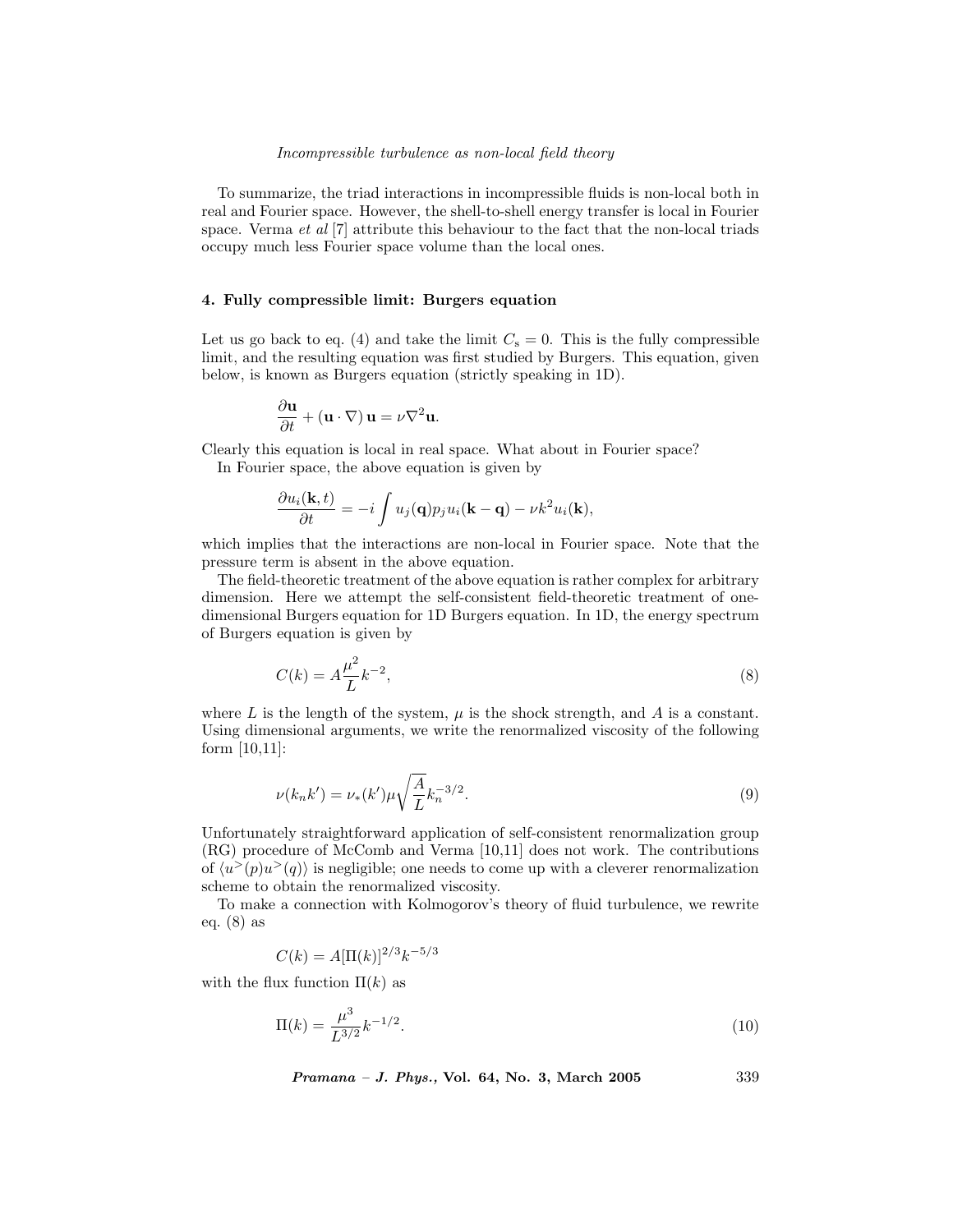# Mahendra K Verma

Note that the flux  $\Pi$  has become k-dependent. Verma [12] and Frisch [2] have shown that the flux function follows a multifractal distribution.

The question is whether we can compute the flux using field-theoretic method. Since Burgers equation is compressible, the formula  $S(K|p|q)$  is not applicable [13]. However, we can still write the flux using Kraichnan's combined energy transfer formula [3]. The energy flux crossing a wave number  $k_0$  is given by

$$
\Pi(k_0) = \int_{k > k_0} dk \int_{p < k_0} \frac{1}{2} \Im \left[ -ku(p)u(q)u(k) \right],
$$

with  $k + p + q = 0$ . We apply first-order perturbative method assuming  $u(k)$  to be quasi-normal as in fluid turbulence. We also make a change of variable to

$$
k = \frac{k_0}{u}; \quad p = \frac{k_0 v}{u}; \quad q = \frac{k_0 w}{u}.
$$

To first order,

$$
\Pi(k_0) = \frac{k_0^2}{2} \int_{-1}^1 du \int_{-u}^u (k) \frac{kC(p)C(q) + pC(k)C(q) + qC(k)C(p)}{\nu(p)p^2 + \nu(q)q^2 + \nu(k)k^2}
$$
  
= 
$$
\frac{A^{3/2}}{\nu_*} \Pi(k_0) \int_{-1}^1 dv \, 2(1 - v^{1/2}) \frac{w^{-2} + v^{-2} - (vw)^{-2}}{1 + v^{1/2} + w^{1/2}},
$$

with  $w = 1 - v$ . We find that the above integral converges and is equal to 2.45. Hence,

$$
1 = \frac{A^{3/2}}{\nu_*} 2.45.
$$

Thus we show that  $C(k)$ ,  $\nu(k)$ ,  $\Pi(k)$  given by eqs (8)–(10) are consistent solutions of 1D Burgers equation. Note however that the renormalization group analysis of Burgers equation is somewhat uncertain.

The spectral index of Burgers equation  $(-2)$  is very different from the the spectral index of incompressible fluid turbulence  $(-5/3)$ . The difference arises due to the neglect of  $-\nabla p$  term in Burgers equation. The compressible effects are different in these two equations. Burgers equation is local in real space, while incompressible NS is non-local in real space.

It is interesting to compare the above results with non-commutative field theory, where the non-local interactions are included using parameter  $\theta$ . Burgers equation is local, while incompressible NS is non-local due to  $-\nabla p$  term. Note that the  $\nabla p$  term is non-local in Coulomb's operator sense  $(V \sim 1/r)$ . We are not aware of field-theoretic ideas applied to Couloumb's operator, which is one of the most important operator in physics. We hope this investigation and its relation with fluid turbulence will be carried out in future.

# Acknowledgements

The above work is a result of collaborative work and discussions with Arvind Ayyer, Shishir Kumar, Amar V Chandra, V Eswaran and G Dar.